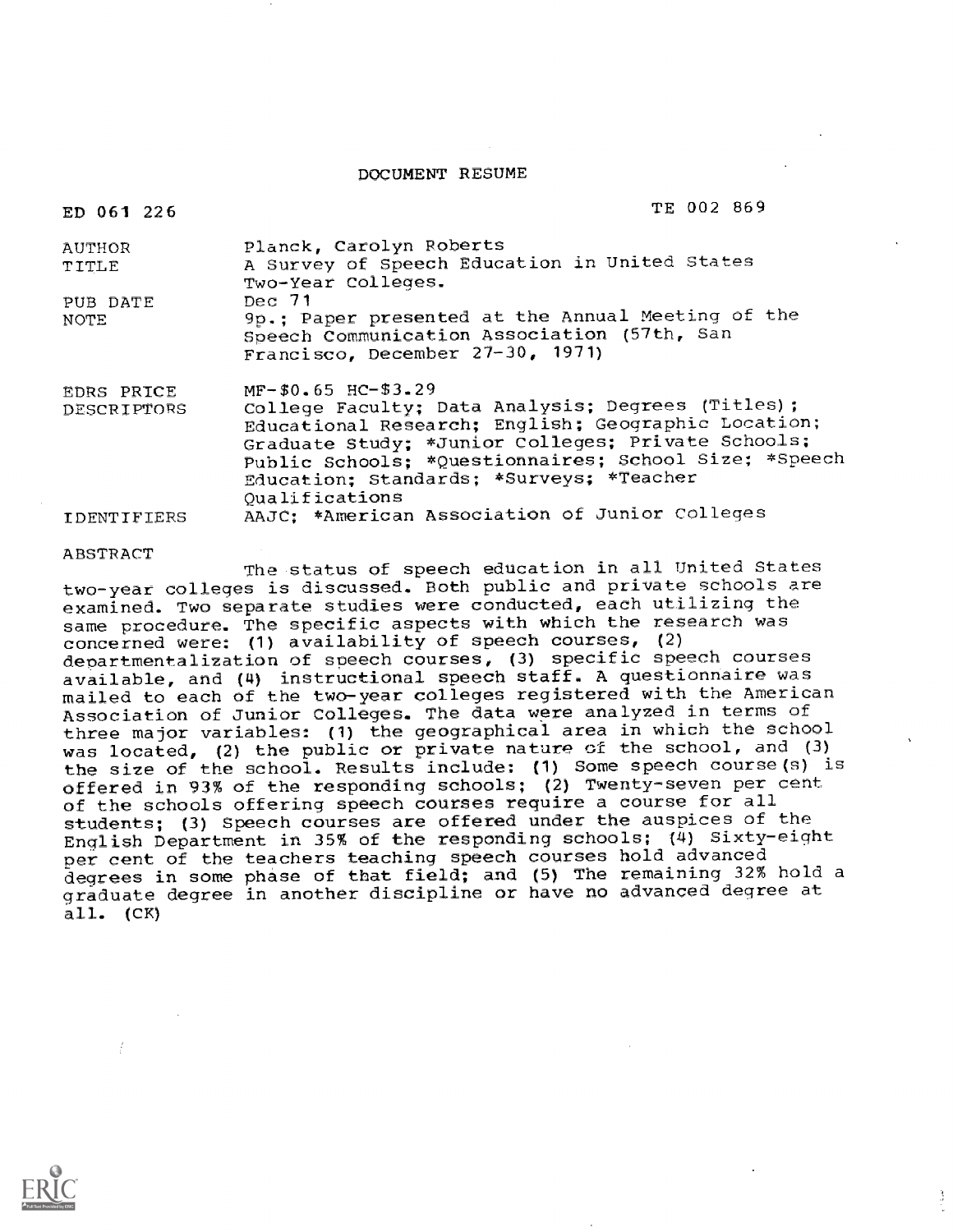#### U.S. DEPARTMENT OF HEALTH, EDUCATION & WELFARE OFFICE OF EDUCATION

THIS DOCUMENT HAS BEEN REPRODUCED EXACTLY AS RECEIVED FROM THE PERSON OR ORGANIZATION ORIGINATING IT. POINTS OF VIEW OR OPINIONS STATED DO NOT NECESSARILY REPRESENT OFFICIAL OFFICE OF EDUCATION POSITION OR POLICY.

# A SURVEY OF SPEECH EDUCATION IN UNITED STATES

**TWO-YEAR COLLEGES** 

A paper prepared for the annual convention of the Spaech Communication Association San Francisco, California December 27, 1971

Carolyn Roberts Planck University of Missouri - St. Louis

"PERMISSION TO REPRODUCE THIS<br>COPYRIGHTED MATERIAL HAS BEEN GRANTED

BY CAROLYN ROBERTS

PL ANG K<br>TO ERIC AND ORGANIZATIONS OPERATING<br>UNDER AGREEMENTS WITH THE U.S. OFFICE OF<br>EDUCATION. FURTHER REPRODUCTION OUTSIDE THE ERIC SYSTEM REQUIRES PERMISSION OF THE COPYRIGHT OWNER."

 $869$ 

 $\frac{9}{2}$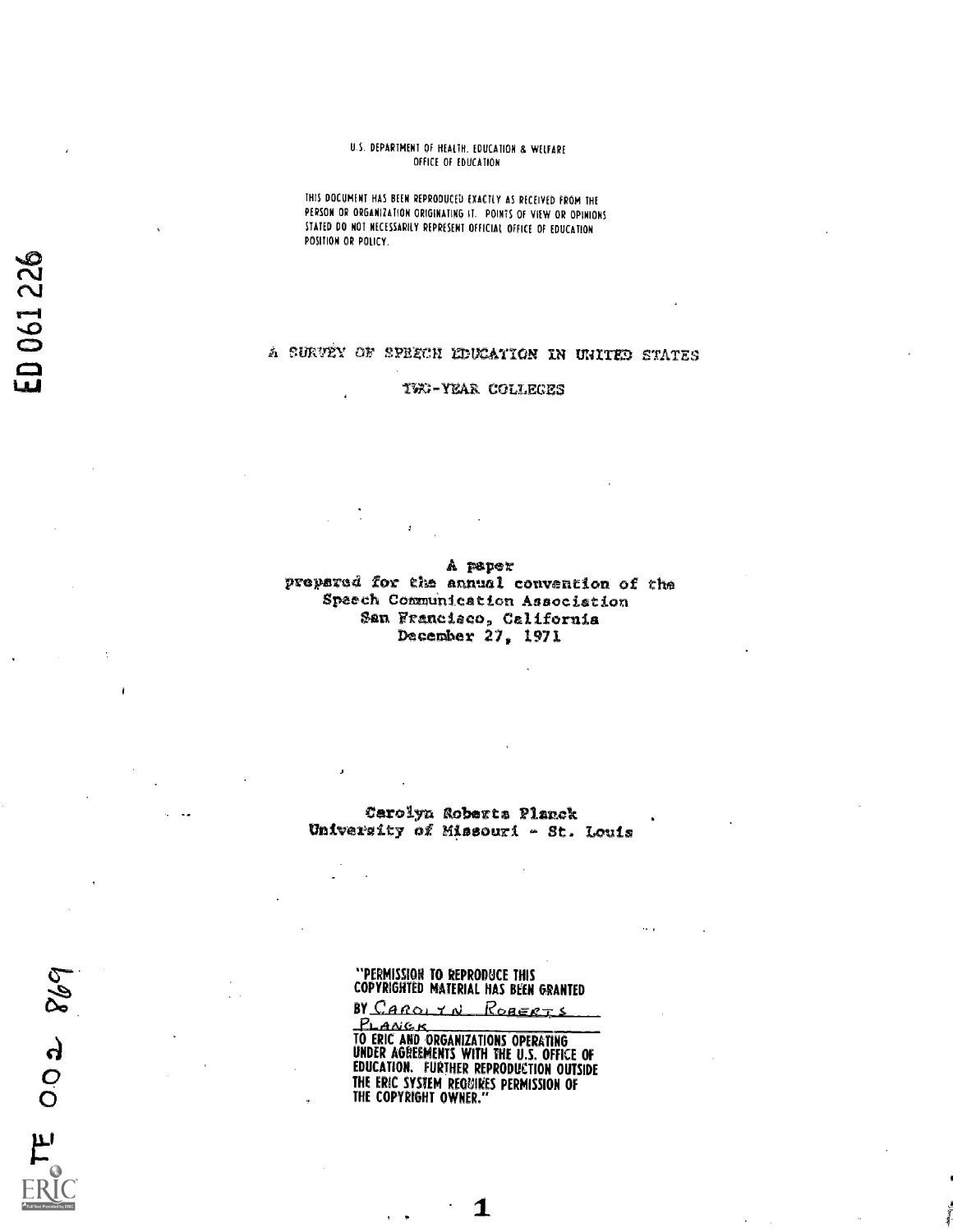#### STATEMENT OF PURPOSE

The two-year college has become a distinctive and expanding form of higher adueation in the United States. Mr. Jack Gernhart, Administrative Assistant to the Executive Director of the American Association of Junior Colleges (AAJC), atated the reasons for this when he wrote:

> Contributing factors are increasing nuebers of high school graduates; growth in the percentage of college-ege persons who are seeking college opportunities; rapid expansion of curriculum and career education opportunities within the two-year colleges; the increasing popularity of adult, continuing edueation, and community service programs; and stepped up recruitment of disadvantaged and minority students.<sup>1</sup>

In spite of the significance of the two-year college as an educational institution, comparatively little research has been done in the area of speech curriculum end/or activities within the junior colleges. That which has been completed tends to focus only on certain spects of speech in these institutions, examine the situation on public schools only, or confine itself to a limited geographical region. In a 1971 EdD dLesertstton, Roy M. Berko cites the meed for comprehensive research by alluding to the comments of prominent educators.<sup>2</sup>

This paper concerns itself with the cemprehensive problem: the status of speech education in all United States two-year colleges. To the knowledge of  $\sigma$ the author, it is the only study of this type since the 1930s. In order to provide this comprehensive perspective, the author examined both the public and private schools. Hopefully this information mill help to fill the gap described by Dr. Berko and other colleagues.

<sup>1.</sup> William A. Harper (ed.), 1970 Junior College Directory (Washington, D.C.: American Association of Junior Colleges with assistance from the Research Division, National Education Association, 1970), 9.

<sup>2.</sup> Roy M. Berko, "Speech Programs at Coeducational Community-Junior Colleges." (unpublished doctoral dissertation, The Pennsylvania State University, 1971),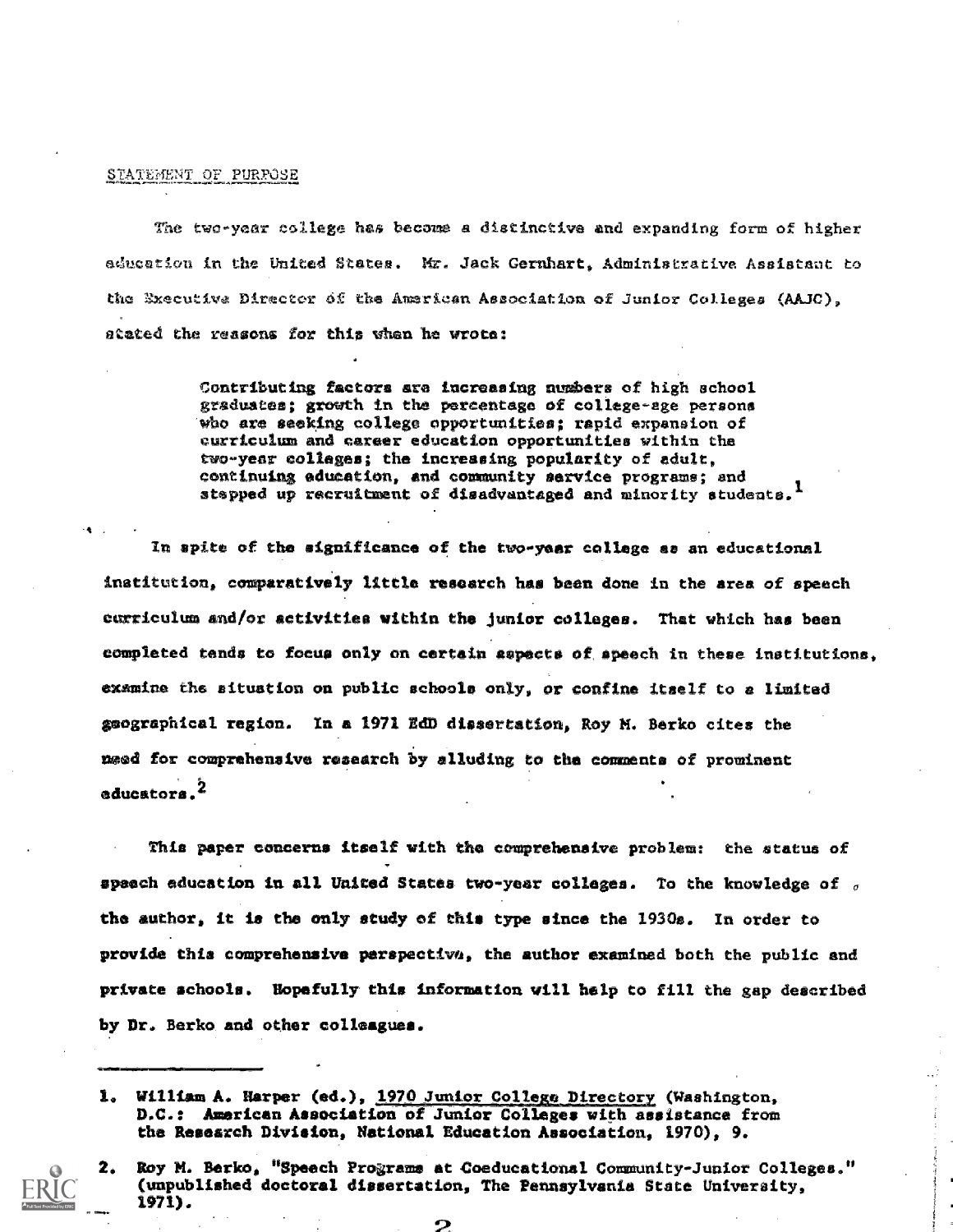#### PROCEDURE

This paper cencerns two separate studies conducted by the author. One was done in May, 1967, and the second in April. 1971. The same procedure wes utilized in both studies. The specific aspects with which the research vas concerned were:

- (1) Availability of speech coursee
- (2) Departmeutalization of speech courses
- (3) Specific speech courses available
- (4) Instructional speech staff

These studies were conducted by means of a questionnaire mailed to each f the rwo-year colleges registered vith the American Association of Junior Collages. In the earlier study, the 1967 Directory of the AAJC was used; in the later study; the 1970 Directory provided the necessary information. In 1967, 65 per cent of the 837 total questionnaires were returned in usable form. In 1971, 55 per cent of the 1038 total questionnaires were usable. These were analyzed with computer assistance to yield normative data.

The data were analyzed in terms of three major variables:

- (1) The geographical area in which the school was located
- (2) The public or private nature of the school
- (3) The size of the school

The remainder of the paper is devoted to a summation of the conclusions reached in each study. The reader is reminded that the information presented is representative only of the usable replies of the responding schools. The data reflect the conditions in those schools during the tine period indicated and no attempt is made to generalize to the remainder of the two-year colleges.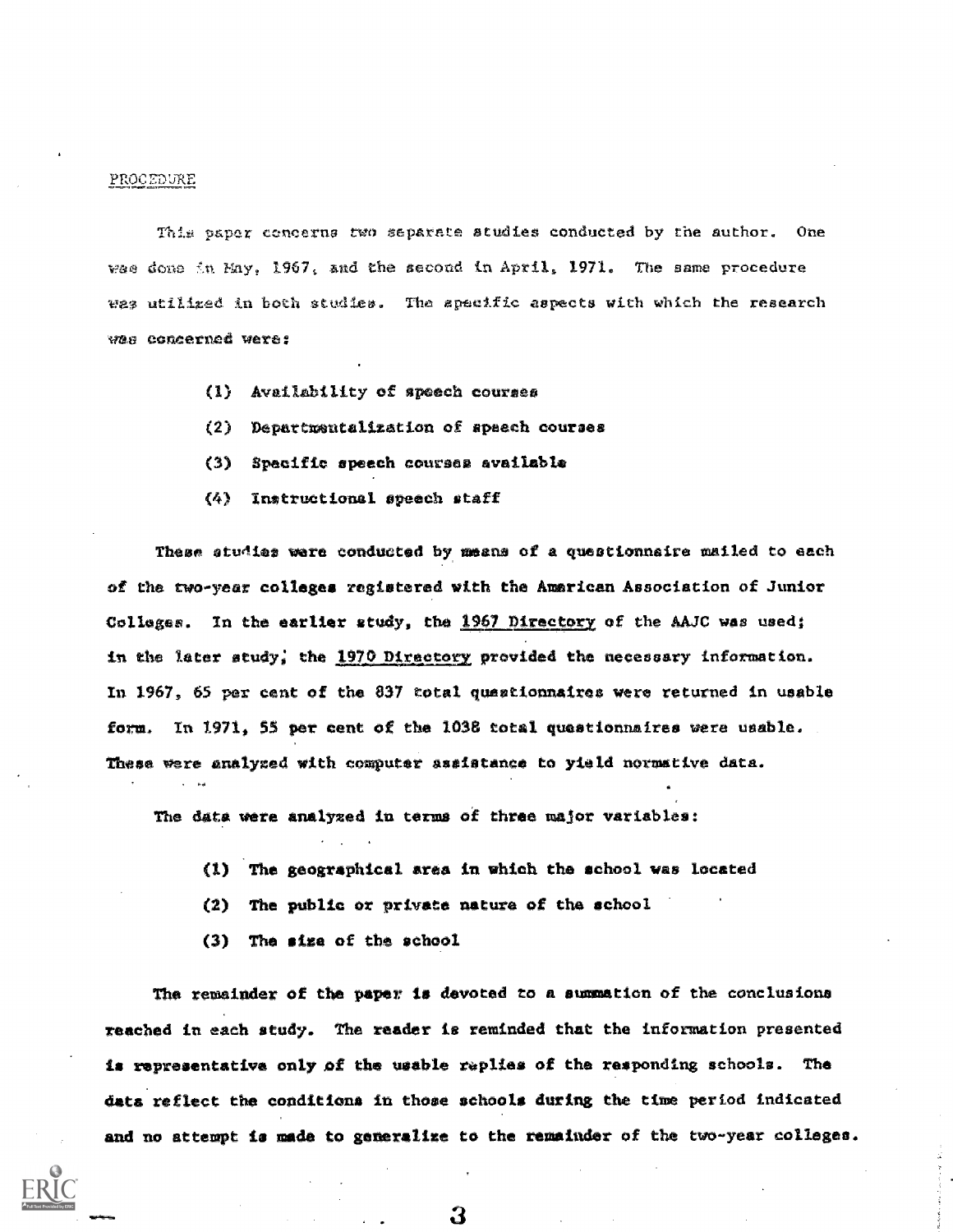#### CENERAL RESULTS OF THE 1967 STUDY (1966-67 SCHOOL YEAR)

Responses to the 1967 atudy were received in usable form from 546 of the 837 schools.

On the basis of the results, it was shown that some speech course(s) is offared in 93 per cent of the responding schools. Three per cent of the schools include speech as a part of another course of study; 4 per cent offer no speech courses at all.

Twenty-seven per cant of the schools offering speach courses require a course for all students. Thirty-six per cent require it for some students; in 37 per cent of the schools, speech is not required for anyone.

Speech courses are offered under the auspices of the English Department in 35 per cent of the responding schools. There is an area with a Speech Department label in 26 par cent of the schools. The remaining institutions departmentalize whatever speech courses they offer under many different labels.

The next area to be considered is that of the faculty. Sixty-three per cent of the schools employ one or more full-time teachers of speech courses. The average number per school is 2.06. There are 623 part-time teachers employed either as the only speach teachers or as a supplement to the full-time faculty in 62 per cent of the schools.

Of the 1333 teachers reported as teaching speech courses on either a full or part-time basis in the junior colleges, 68 per cent hold advanced degrees in some phase of that field. Of this total, 62 per cent hold MA/MS degrees and 6 per cent hold doctoral degrees. The remaining 32 per cent of the teachers either hold a graduate degree in another discipline (usually English) or have no advanced degree at all. The latter is the case in 111 schools.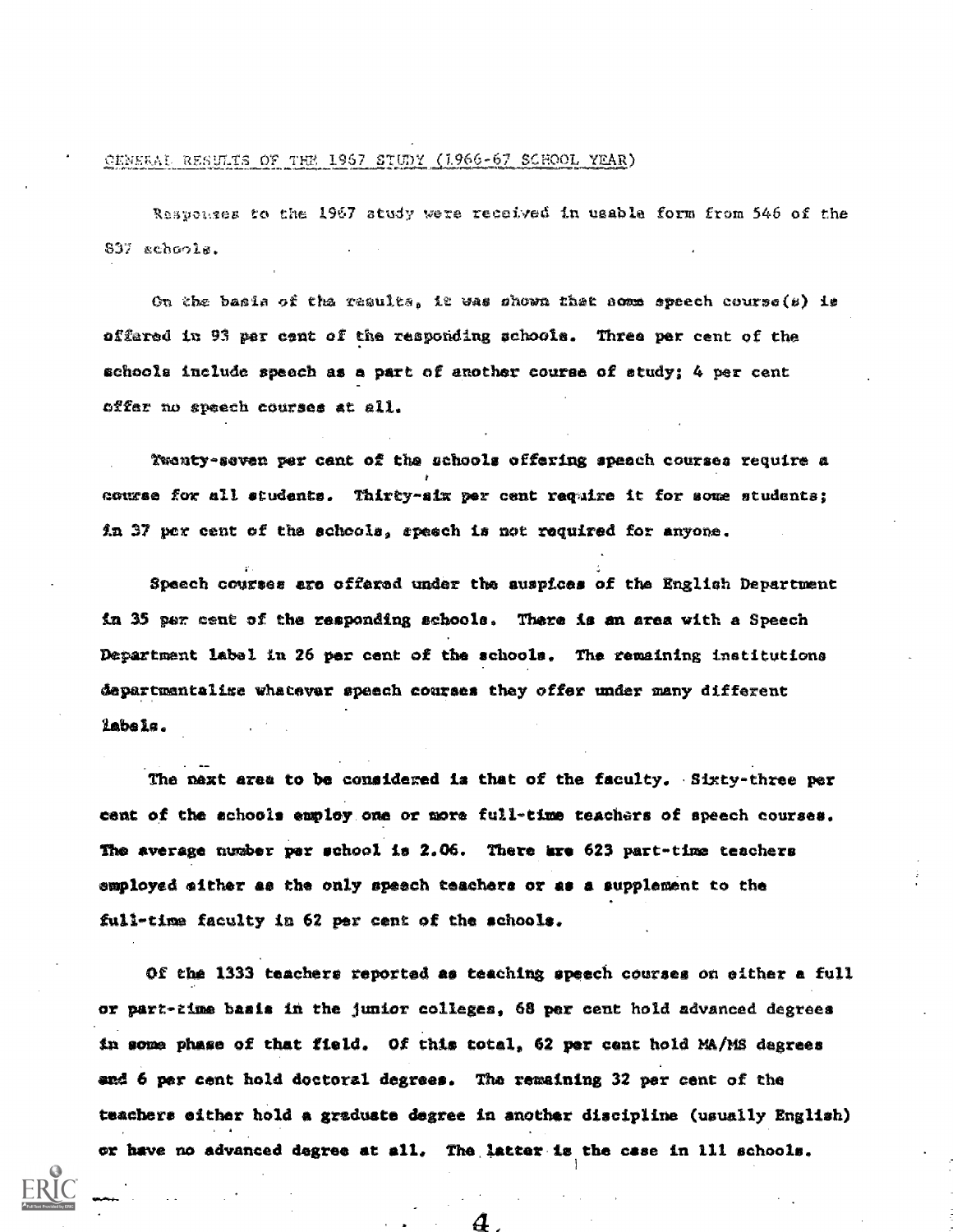For presentation at this Convention, the course offerings were analyzed and courses effered in over 30 per cent of the responding colleges are presented. la 1967, the aftuation was as follows:

| Course Title        | % Schools Offering                | Av. No. Students/Section |
|---------------------|-----------------------------------|--------------------------|
|                     | <b>Contract Contract Contract</b> |                          |
| Beginning Speech    | . 89                              | 23.3                     |
| Oral Interpretation | -37                               | 18.6                     |
| Intro. to Theatre   | - 36                              | 19.5                     |
|                     |                                   |                          |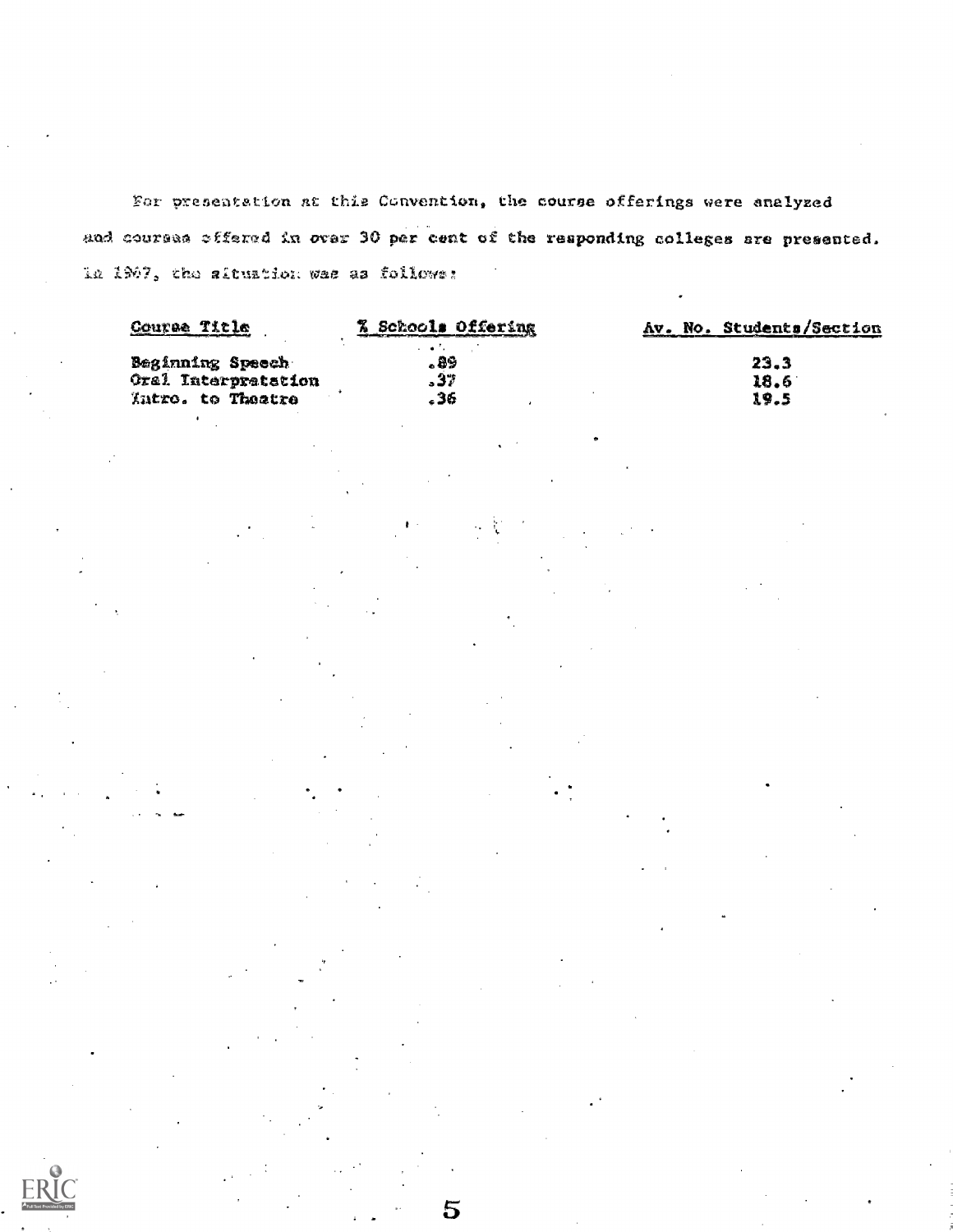# RESULTS OF THE 1971 STUDY (1970-73 SCHOOL YEAR)

Hencourse to the 1971 study were received in usable form from 574 of the 1038 echosis. This constitutes a vaatle raturn of 55 per cant.

On the basis of the results, it was shown that some speach course(s) is attened in 96 per cant of the resyunding schools. Three per cent of the schools include speach as a part of another course of study; I per cent offers no opeach courses at all.

Taunty-five par cent of the achools offering spacch courses require a course for all students. Thirty-savan per cent require it for some students; in 38 par cent of the schools, spaech is not required for anyone.

Speach courses are offered under the auspices of the English Department in 27 per cant of the schools. There is an area with a Speech Department label in 27 per cent of the schools. The remaining institutions departmentalize whatever speech courses they offer under various labels.

The next area to be considered is that of the feculty. Seventy-six per cent of the schools employ one or more full-time teachers of speech courses. The avarage number per school is 2.49. There are 778 part-time teachers employed either as the only speech teachers or as a supplement. to the full-time faculty in 54 per cent of the schools.

Of the 1858 teachers reported as teaching speech courses on either a full or part-time basis in the junior colleges, 72 per cent hold advanced degrees in some phase of that field. Of this total, 67 per cent hold MA/MS degrees and 5 par cent hold doctoral degrees. The remaining 28 per cent of the teachers either hold a graduate degree in another discipline usually English) or have no advanced degree at all. "The latter is the laze in 90 schools.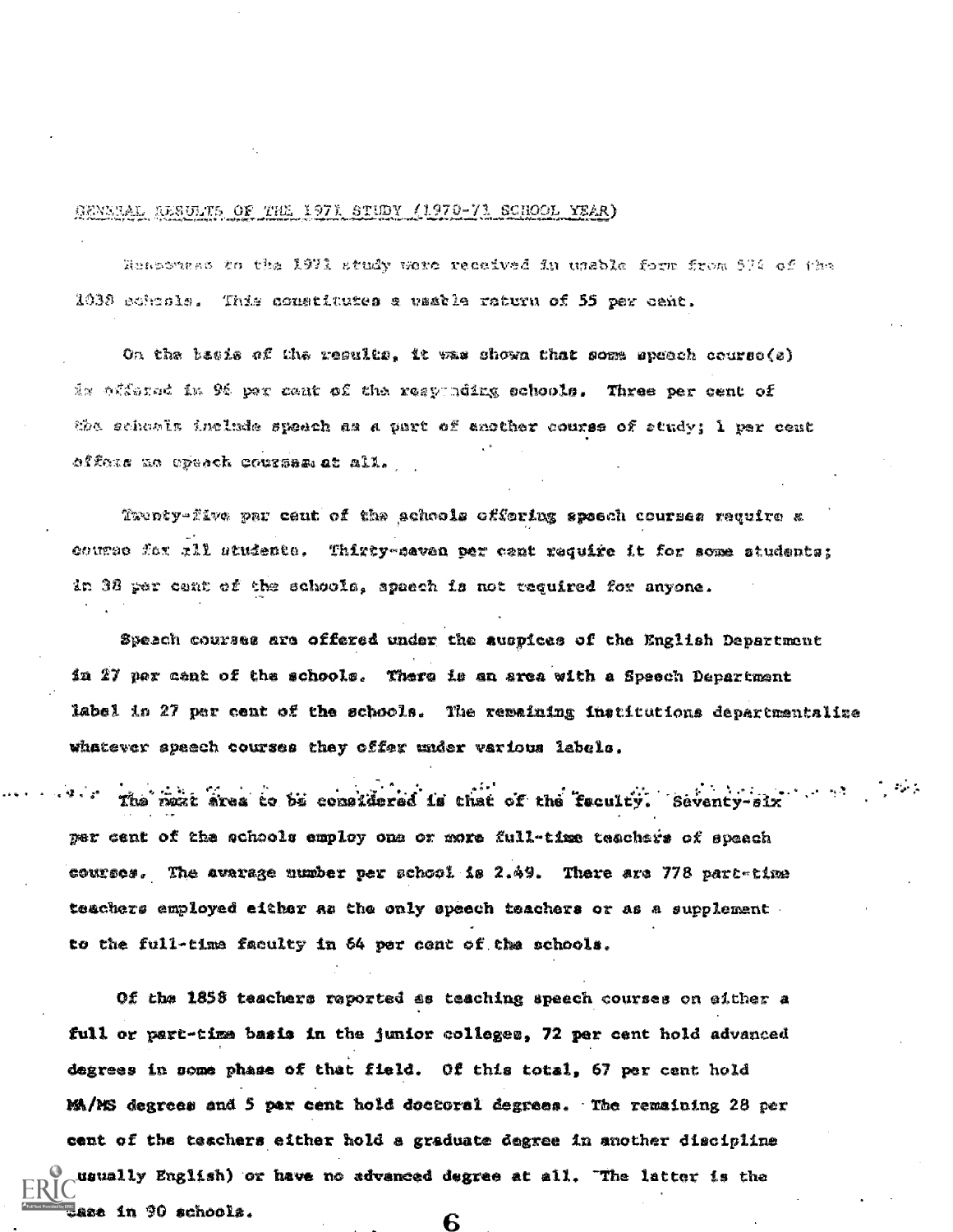For presentation at this Convention, the course offerings were analyzed sad courses offared in over 30 par cant of the responding colleges are presented. In 1971, the situation is as followa:

| Course Title        | X Schools Offering | Av. No. Students/Section |
|---------------------|--------------------|--------------------------|
| Beginning Speech    | . 89               | 22.3                     |
| Oral Interpretation | .43                | 18.2                     |
| Intro. to Theatre   | -46                | 22.0                     |
| Acting              | 36ء                | 17.7                     |
| Play Production     | . 35               | 19.2                     |
| Adv. Public Spaak.  | . 33               | 17.0                     |
| Debata              | .31                | 16.0                     |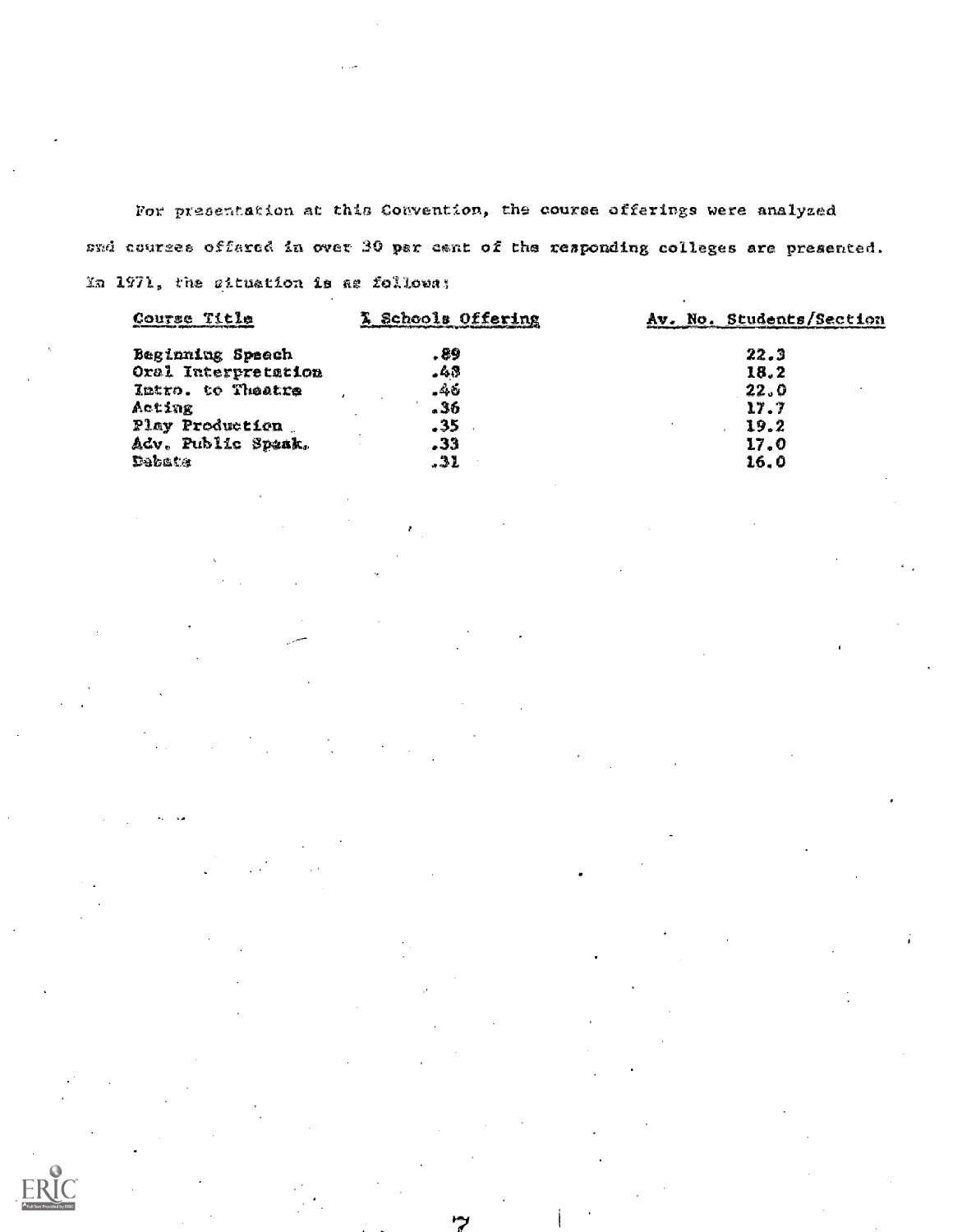## **ARRITIONAL CONNEMIS**

The auvior would like to express appreciation for assistance with this project to Dr. Lerry L. Barker (academic advisor for the 1967 atudy), to Mr. Hichaal Xruger (computer program design and data processing), and to the Office of Research Administration, University of Missouri, St. Louis (grant to Finance the 1971 study).

Further information regarding these atulies way be raquested by contacting the sufficit

> Carolyn R. Planck Department of English (Speech) University of Missouri - St. Louis St. Louis, Missouri, 63121